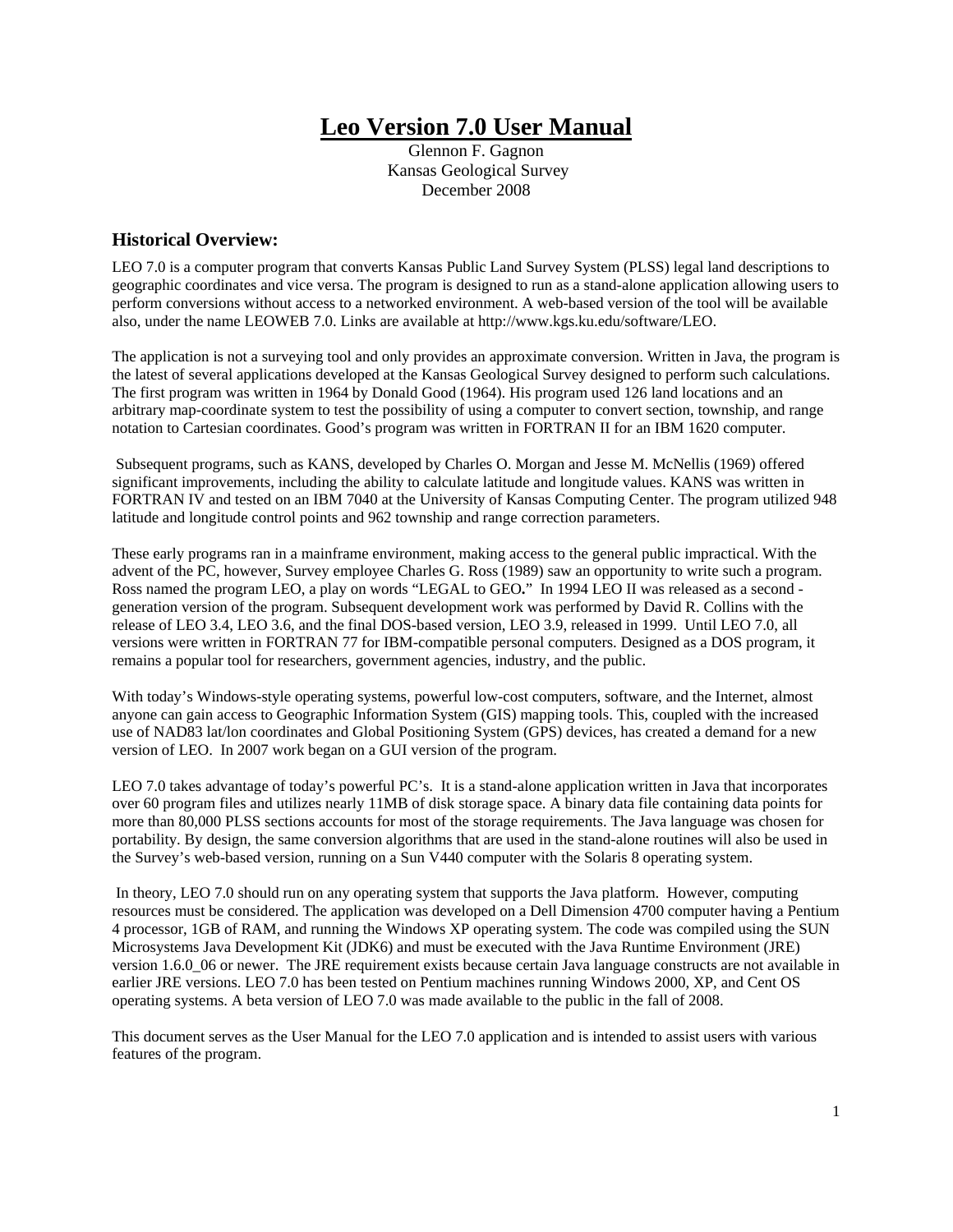### **Getting Started:**

A basic understanding of latitude and longitude coordinates, geodetic datums, and the PLSS system is required to use the program properly. Fortunately a wealth of information on these subjects can be found on the internet. The Survey's Public Information Circular 20, "The public land survey system in Kansas", by Daniel R. Suchy, is an excellent place to start. This paper can be found online at http://www.kgs.ku.edu/Publications/pic20/pic20\_1.html.

### **Downloading and Installing:**

The most up-to-date program files and installation instructions for the LEO 7.0 application can be downloaded from the Survey's web site at http://www.kgs.ku.edu/software/LEO/LEO\_07.html. Although the instructions are intended for the Windows XP operating system, a user with sufficient computer skills should be able to run the program on any OS that supports the JAVA platform.

#### **System Requirements:**

The ability to run the same computer code on multiple operating systems and free "open source" software licensing were key factors in the decision to write the application in JAVA. LEO 7.0 was compiled using the SUN Microsystems Java Development Kit (JDK6) and must be executed using the Java Runtime Environment (JRE) version 1.6.0\_06 or newer. Go to http://java.sun.com/javase/downloads/index.jsp to download the latest JRE. If the user already has a JRE installed, the version number can be identified by entering **java -version** at the command prompt. The version information will appear similar to the following message:

C:\java -version java version "1.6.0\_06" Java(TM) SE Runtime Environment (build 1.6.0\_06-b02) Java HotSpot(TM) Client VM (build 10.0-b22, mixed mode, sharing)

## **Download LEO Zip File:**

Once the JRE has been installed the user is ready to download the LEO zip file that contains the program files and support documentation. Visit the LEO web site at http://www.kgs.ku.edu/software/LEO/LEO\_07.html to download the latest version of the program.

#### **LEO 7.0 Installation Steps:**

Assuming you are running Windows XP and you have ADMINISTRATIVE rights:

- Step 1.) Make sure that the machine is running the JRE version 1.6.0 06 or newer.
- Step 2.) Download the LEO 07 zip file from the website.
- Step 3.) Extract the entire KGS\_LEO7 folder and all files from the zip file to the C:\Program Files folder.
- Step 4.) Make a shortcut on the desktop to point to C:\Program Files\KGS\_LEO7\runLEO07.bat.
- Step 5.) Click on the shortcut to run.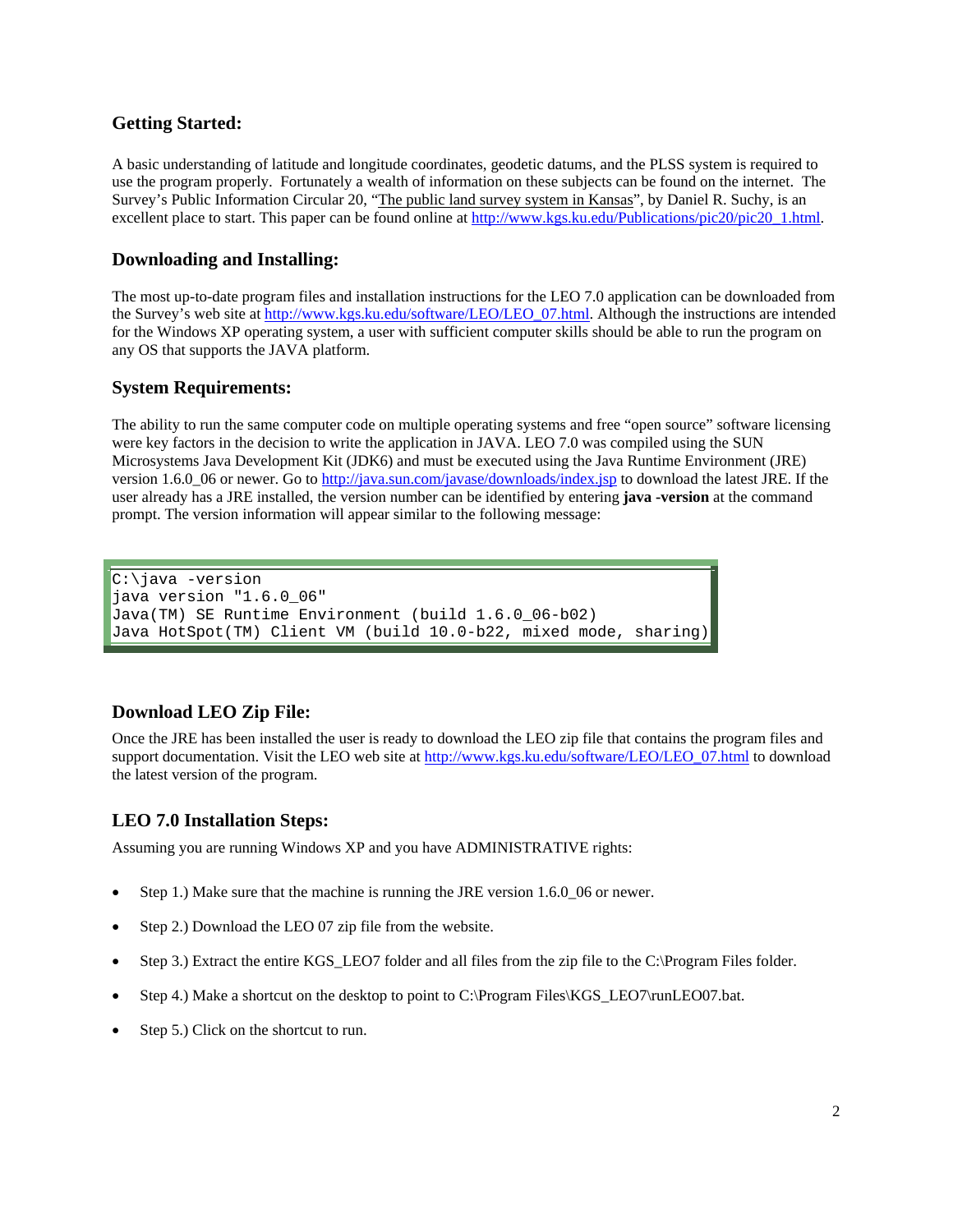## **Running the Program:**

After downloading and installing the program files and creating the desktop shortcut, the user is ready to run the program. Upon starting LEO 7.0 the user is presented with the display panel depicted in figure 1. At this point you could convert a latitude/longitude pair to PLSS values by entering coordinates into the text fields and pressing the **Process** button (The **Reset** button clears all entries). Seven input panels are designed for a specific conversion. This document considers each panel, but first we should highlight some key program features.

| KGS: Legal to Geographic Conversion Program -- Beta Test 11/17/2008 |                                    |
|---------------------------------------------------------------------|------------------------------------|
| File Conversion Utilities Help                                      |                                    |
| I/O Settings                                                        | Enter PLSS Data                    |
|                                                                     |                                    |
| Datum MAD27 ® NAD83                                                 |                                    |
| Footage Corner © SE $\bigcirc$ SW $\bigcirc$ NE $\bigcirc$ NW       |                                    |
| Latitude DD.dddddd                                                  |                                    |
|                                                                     |                                    |
| Longitude -DDD.dddddd                                               |                                    |
|                                                                     |                                    |
|                                                                     |                                    |
|                                                                     |                                    |
|                                                                     |                                    |
|                                                                     | ▲<br>Please Enter Valid Input Data |
|                                                                     |                                    |
|                                                                     |                                    |
|                                                                     |                                    |
|                                                                     |                                    |
|                                                                     |                                    |
|                                                                     |                                    |
|                                                                     |                                    |
| <b>Controls</b>                                                     |                                    |
| <b>Process</b><br><b>Reset</b>                                      | $\overline{\mathbf{v}}$            |
|                                                                     | $\blacktriangleleft$<br>Þ<br>Text  |

**Figure 1. Default display panel for LEO 7.0** 

The display panel can be divided into three key areas. At the top is a menu bar that offers **File**, **Conversion**, **Utilities**, and **Help** selections. The display area below the menu bar is partitioned into a left and right side. The left side is used to set the appropriate geodetic datum and footage-corner parameters and to enter the coordinate values for conversion. The right side displays the results of the conversion calculations in text and graphic form.

## **Menu Bar Options:**

Four items are on the main menu bar. Each offers sub-menu selections that control the program or provides **Help** documentation. The **File** option allows the user to navigate to the batch processing screen and to "Exit" the application. Selecting **Conversion** allows the user to choose from one of seven conversion methods. The **Utilities** menu offers tools for specifying the "Quarter call" subdivision levels and setting the PLSS "spot" location.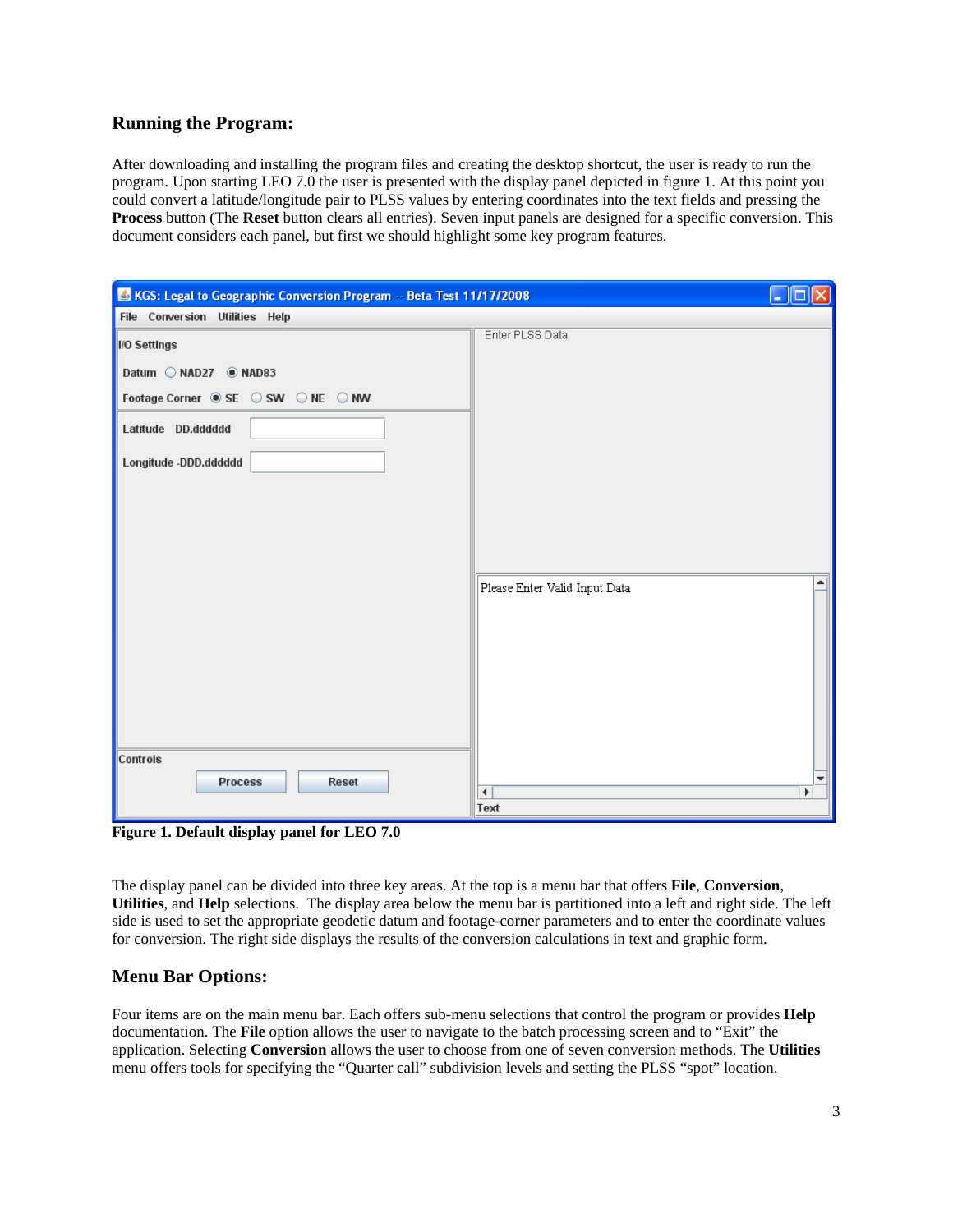#### **Conversion Options:**

The **Conversion** menu is the workhorse and primary tool for operating the program. It controls which input screen is displayed on the desktop. Figure 2 shows the seven possible conversion options, each having a unique input screen. The choices include three data format modes for converting latitude/longitude (lat/lon) values to Township, Range, and Section (TRS) description, two selections for converting TRS to lat/lon, a method for converting Universal Transverse Mercator (UTM) coordinates to TRS, and a batch file routine for processing multiple records.



**Figure 2. The Conversion menu options** 

#### **Utilities Options:**

Two sub-menu options under the **Utilities** menu deal with "quarter call" (q-call) subdivisions. When using a q-call spot, the user is associating (by closest approximation) the actual coordinate location to a fixed PLSS spot within the subdivision. There are nine possible "spots" within a subdivision. In figure 3 the actual coordinate "X" is closest to the northwest (NW) corner of the subdivision. LEO 7.0 allows the user to control how the spot is identified. The default is to allow the program to pick the closest spot mathematically. However this can be overridden to force the spot to be the center of the smallest specified subdivision. The nine fixed positions are: 1) center of the subdivision, 2) northeast corner, 3) southeast corner, 4) southwest corner, 5) northwest corner, 6) center of the north line, 7) center of the east line, 8) center of the south line, and 9) center of the west line.



**Figure 3. The spot is one of nine possible subdisivion locations.**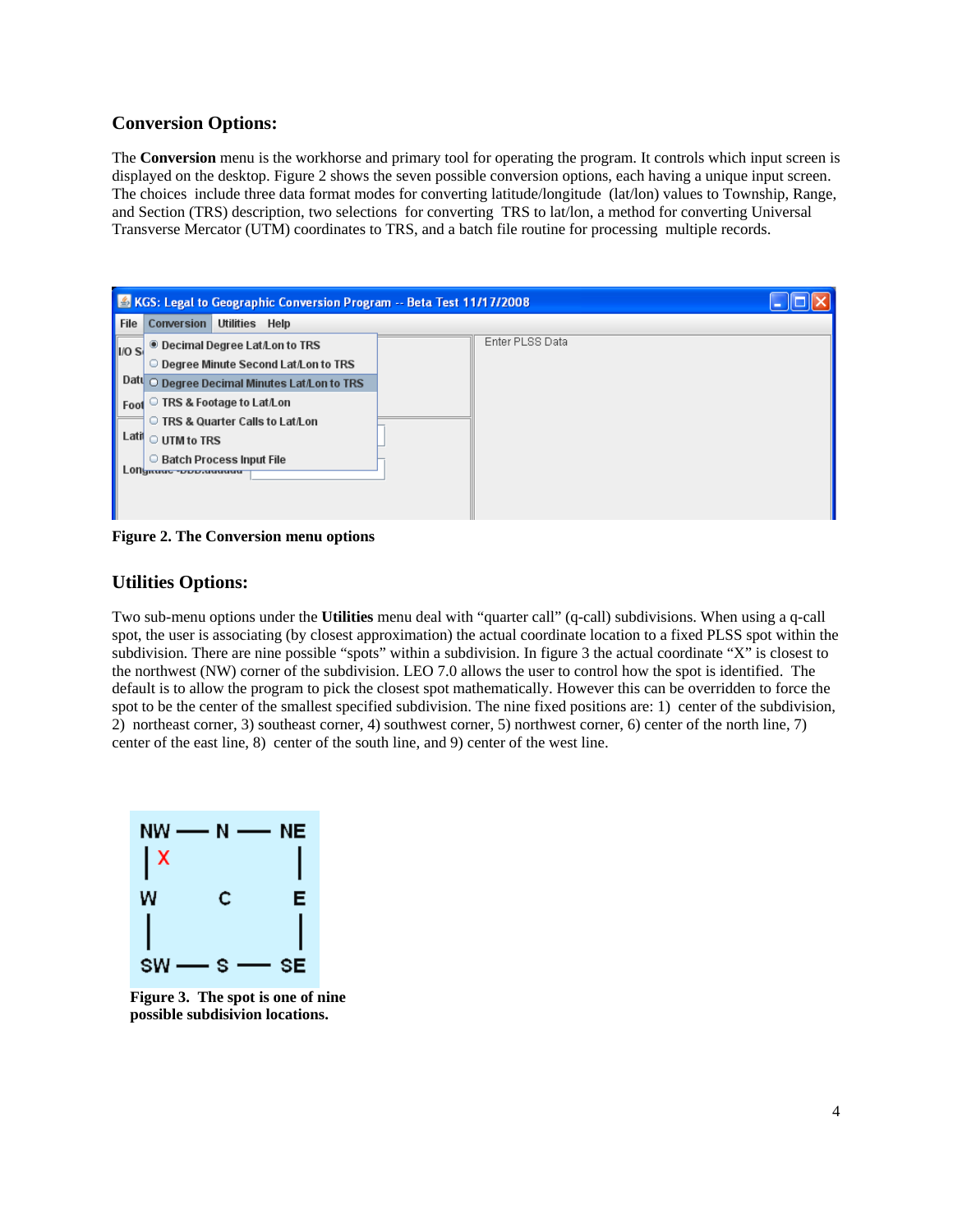Specifying the "quarter call" subdivision level is the second control available to the user. Figure 4 shows location "X" spotted to three levels of subdivision. In LEO 7.0 "quarter calls" are reported "spot first" then from smallest to largest subdivision. In this example the q-call location could be identified as being the center of the southwest quarter (smallest) of the southeast quarter of the southwest quarter (largest) of Section 7, Township 9S, Range 5E (sec. 7, T. 9S., R.5E.). The description is referred to as a "quarter-quarter-quarter call" or simply the "quarter call."



**Figure 4. This image shows three levels of subdivision. Note: LEO 7.0 can report on up to four levels of subdivision.** 

 The "Set level of subdivision 0-4" option (figure 5) allows the user to specify up to four levels of subdivision. The default level is level 4 (the equivalent of a "quarter-quarter-quarter-quarter call"). In theory level 4 allows the user to associate a lat/lon coordinate to the closest "nine point" spot within a 2.5-acre area of the section. For example: A NAD83 lat/lon coordinate of 38.41039961 and -99.720785 would approximate to a spot near the center of the NW NE SW SE subdivision of sec. 11, T. 19S., R. 22W. The "Center" spot is approximately 40 feet away from the actual location. Converting lat/lon values to spot and quarter calls only produces an approximation of the actual location. Accuracy could be improved by using TRS and footage descriptions if requirements permitted.

| <b>KGS: Legal to Geographic Conversion Program -- Beta Test 11/17/2008</b><br>÷ |                                                        |                                              |  |
|---------------------------------------------------------------------------------|--------------------------------------------------------|----------------------------------------------|--|
| <b>File Conversion</b>                                                          | <b>Utilities</b><br>Help                               |                                              |  |
| <b>IO Settings</b>                                                              | Set spot within subdivision ▶                          | Enter PLSS Data                              |  |
|                                                                                 | Set level of subdivision $0 - 4$ $\blacktriangleright$ | $\circ$ Subdivision level 0 $\sim$ 640 acres |  |
| Datum NAD27 © NAD83                                                             |                                                        | $\circ$ Subdivision level 1 $\sim$ 160 acres |  |
|                                                                                 | Footage Corner  i SE  i SW  i NE  i NW                 | $\circ$ Subdivision level 2 $\sim$ 40 acres  |  |
|                                                                                 |                                                        | $\circ$ Subdivision level 3 $\sim$ 10 acres  |  |
| DD.dddddd<br>Latitude                                                           |                                                        | $\bullet$ Subdivision level 4 ~ 2.5 acres    |  |
| Longitude -DDD.dddddd                                                           |                                                        |                                              |  |
|                                                                                 |                                                        |                                              |  |
|                                                                                 |                                                        |                                              |  |
|                                                                                 |                                                        |                                              |  |
|                                                                                 |                                                        |                                              |  |

**Figure 5. Set level of subdivision**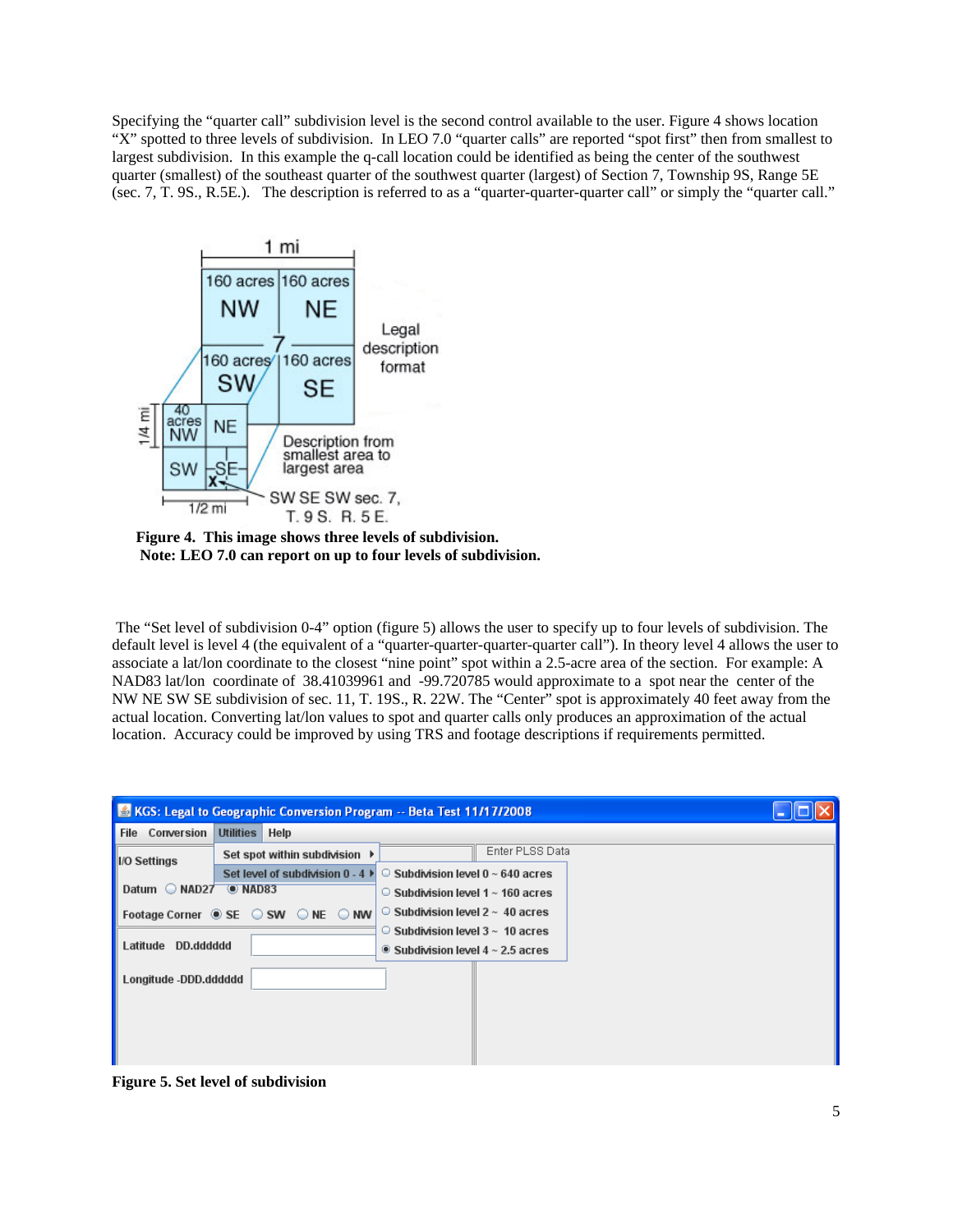# **Valid Kansas Coordinates:**

LEO 7.0 is designed to report on locations that fall within the borders of Kansas. To aid the user, generalized data validation routines have been added that create a warning message when values fall outside a specified range. A list of valid minimum and maximum values for the LEO 7.0 system are summarized in Table 1.

| <b>Table 1</b>                        |                          |                                |                                |
|---------------------------------------|--------------------------|--------------------------------|--------------------------------|
| <b>Conversion Option</b>              | <b>Parameter</b>         | <b>Minimum</b><br><b>Value</b> | <b>Maximum</b><br><b>Value</b> |
| Decimal Degree Lat/Lon to TRS         | Latitude                 | 37.000000                      | 40.000000                      |
| Decimal Degree Lat/Lon to TRS         | Longitude                | -94.590000                     | $-102.05000$                   |
|                                       |                          |                                |                                |
| Degree Minute Second Lat/Lon to TRS   | <b>Latitude Degrees</b>  | 36                             | 40                             |
| Degree Minute Second Lat/Lon to TRS   | <b>Latitude Minutes</b>  | $\Omega$                       | 59                             |
| Degree Minute Second Lat/Lon to TRS   | <b>Latitude Seconds</b>  | 0.00                           | 59.99                          |
| Degree Minute Second Lat/Lon to TRS   | Longitude Degrees        | $-94$                          | $-102$                         |
| Degree Minute Second Lat/Lon to TRS   | <b>Longitude Minutes</b> | $\overline{0}$                 | 59                             |
| Degree Minute Second Lat/Lon to TRS   | Longitude Seconds        | 0.00                           | 59.99                          |
|                                       |                          |                                |                                |
| Degree Decimal Minutes Lat/Lon to TRS | Latitude Degrees         | 36                             | 40                             |
| Degree Decimal Minutes Lat/Lon to TRS | <b>Latitude Minutes</b>  | 0.0000                         | 59.9999                        |
| Degree Decimal Minutes Lat/Lon to TRS | Longitude Degrees        | $-94$                          | $-102$                         |
| Degree Decimal Minutes Lat/Lon to TRS | <b>Longitude Minutes</b> | 0.0000                         | 59.9999                        |
|                                       |                          |                                |                                |
| TRS Conversions to Lat/Lon            | Township                 | 1                              | 35                             |
| TRS Conversions to Lat/Lon            | Range East               | 1                              | 25                             |
| TRS Conversions to Lat/Lon            | Range West               | $\mathbf{1}$                   | 43                             |
| TRS Conversions to Lat/Lon            | Section                  | $\mathbf{1}$                   | 36                             |
| TRS and Offset Footage to Lat/Lon     | N-S Footage              | $\theta$                       | 5280                           |
| TRS and Offset Footage to Lat/Lon     | E-W Footage              | $\mathbf{0}$                   | 5280                           |
|                                       |                          |                                |                                |
| UTM Coordinates to Lat/Lon            | Northing                 | Not Validated                  | Not Validated                  |
| UTM Coordinates to Lat/Lon            | Easting                  | Not Validated                  | Not Validated                  |
| UTM Coordinates to Lat/Lon            | Zone                     | 13                             | 15                             |

#### **Geodetic Datum:**

When working with latitude and longitude coordinates, the North American Datum (NAD) serves as the horizontal geodetic control. This program allows the user to select either the NAD27 or NAD83 datum. It is essential to record and specify the correct geodetic datum when capturing and converting lat/lon data. Guessing or specifying the wrong datum results in calculation errors on the order of 10's of feet.

## **Footage Corner:**

Footages refer to the offset distance from the location spot to the boundary lines of the section. A footage corner is used to identify which boundary lines are used in calculating the footage offset. If the southeast corner is specified (default), then the program calculates the offset distance from the south and east lines. Likewise the northwest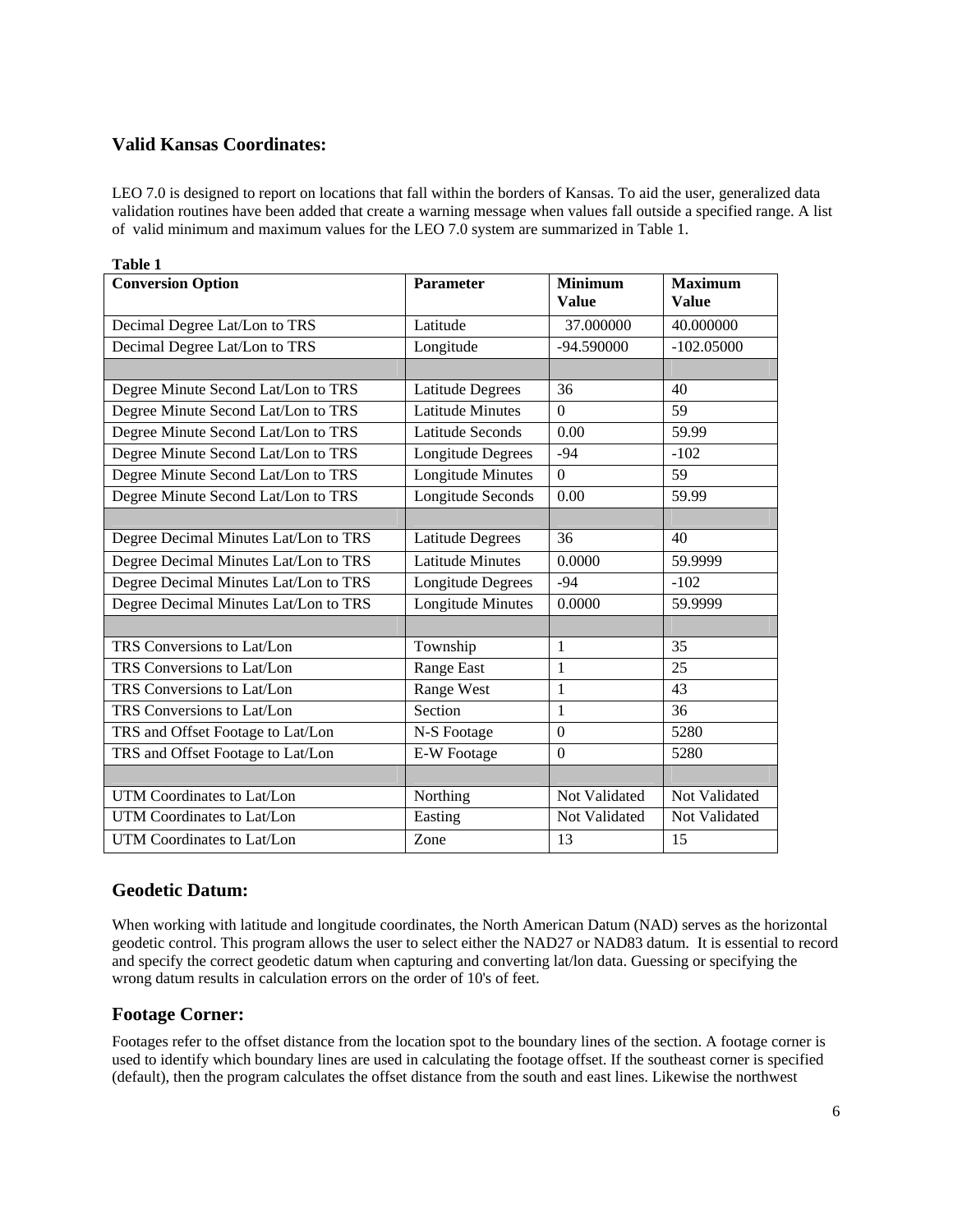corner would specify the offset with respect to the north and west boundary lines. Figure 6 depicts a location spotted 1750 feet north of the south line and 2000 feet west of the east line. The LEO 7.0 program uses radio button controls to allow the user to change the reference corner for offset footages.



**Figure 6. Spot footage 1750' north of south line & 2000' west of east line sec. 22, T. 28 S., R. 1 E.** 

#### **Irregular Sections:**

A section is an area  $1/36<sup>th</sup>$  of a township bounded by 1 square mile and covering 640 acres. Many sections in Kansas are smaller or larger than the prescribed nominal section. In fact very few sections are true square miles and less than 7 percent of Kansas sections actually cover an area equaling 640 acres. Figure 7 shows sec. 6, T. 35 S., R 8 E., encompassing 1616 acres. This irregular section is extremely large having east and west boundary lines of 5,284 and 5,285 feet, respectively, and north and south boundary lines of 13,316 and 13,327 feet in length. Fractional sections are frequently found along the borders and in areas with natural obstacles such as rivers. Users should be aware of irregular sections and problems associated with converting lat/lon values to legal land descriptions.



 **Figure 7. Irregular sec. 6, T. 35 S., R. 8 E. covers over 2 square miles of land. Note: Compare the footage spot to figure 6.**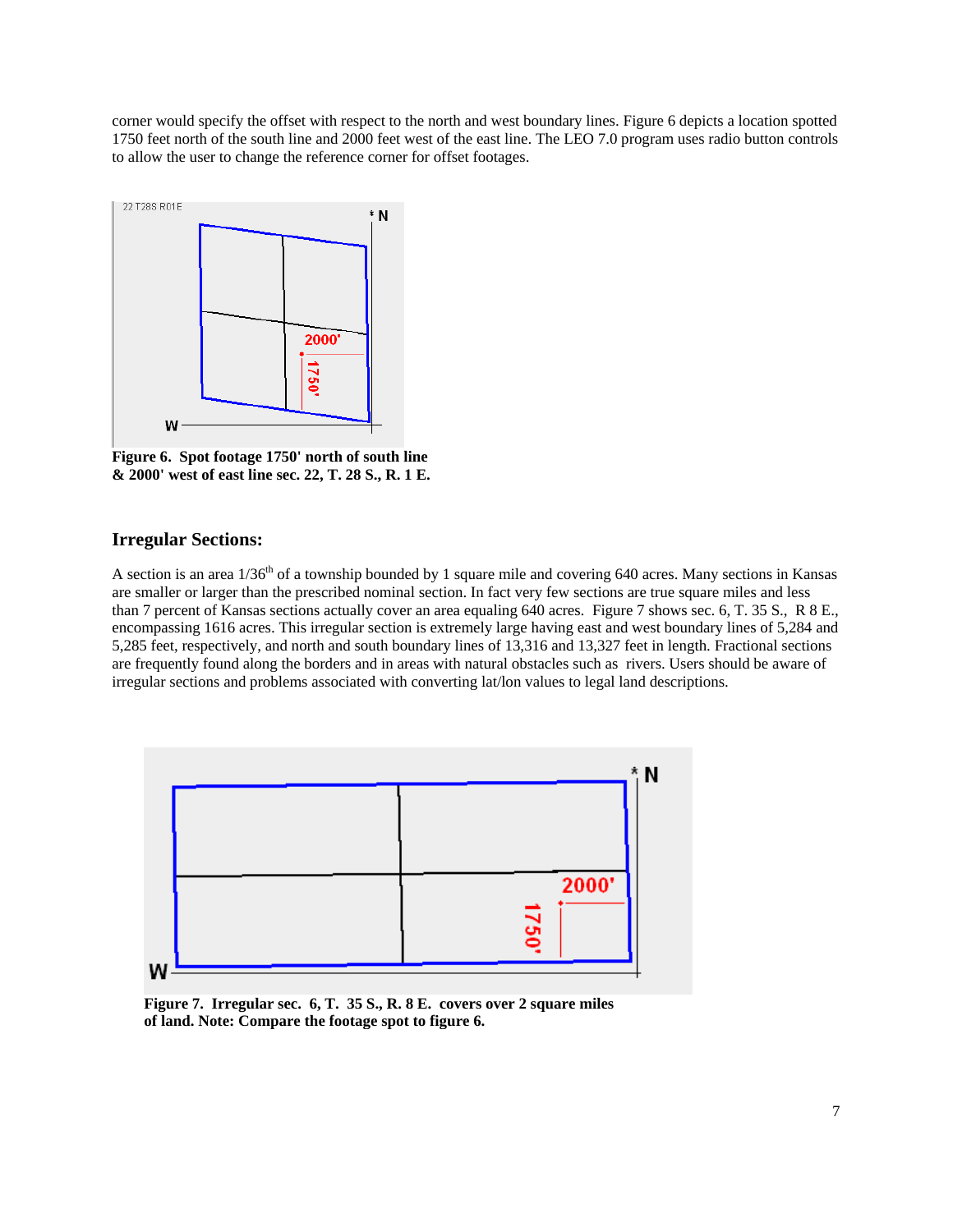Unfortunately LEO 7.0 does not handle irregular sections very well. The southern boundary of sec. 36, T. 26 S., R. 20 E. (depicted in figure 8) is a good example of a section boundary that is not a straight line. In this example, land below the dashed line is still inside the section but not considered in the conversion calculation. This is because LEO 7.0 only considers the corner points of the section. The program also has problems when subdividing irregular sections. LEO 7.0 uses an equal subdivision method to divide sections. Plans call for improving accuracy by enhancing the subdivision algorithm and adding additional control points to outline the boundaries of fractional sections.



**Figure 8. Irregular sec. 36, T. 26 S., R. 20 E. Note: the area below the dashed line is not considered in the LEO 7.0 conversion.**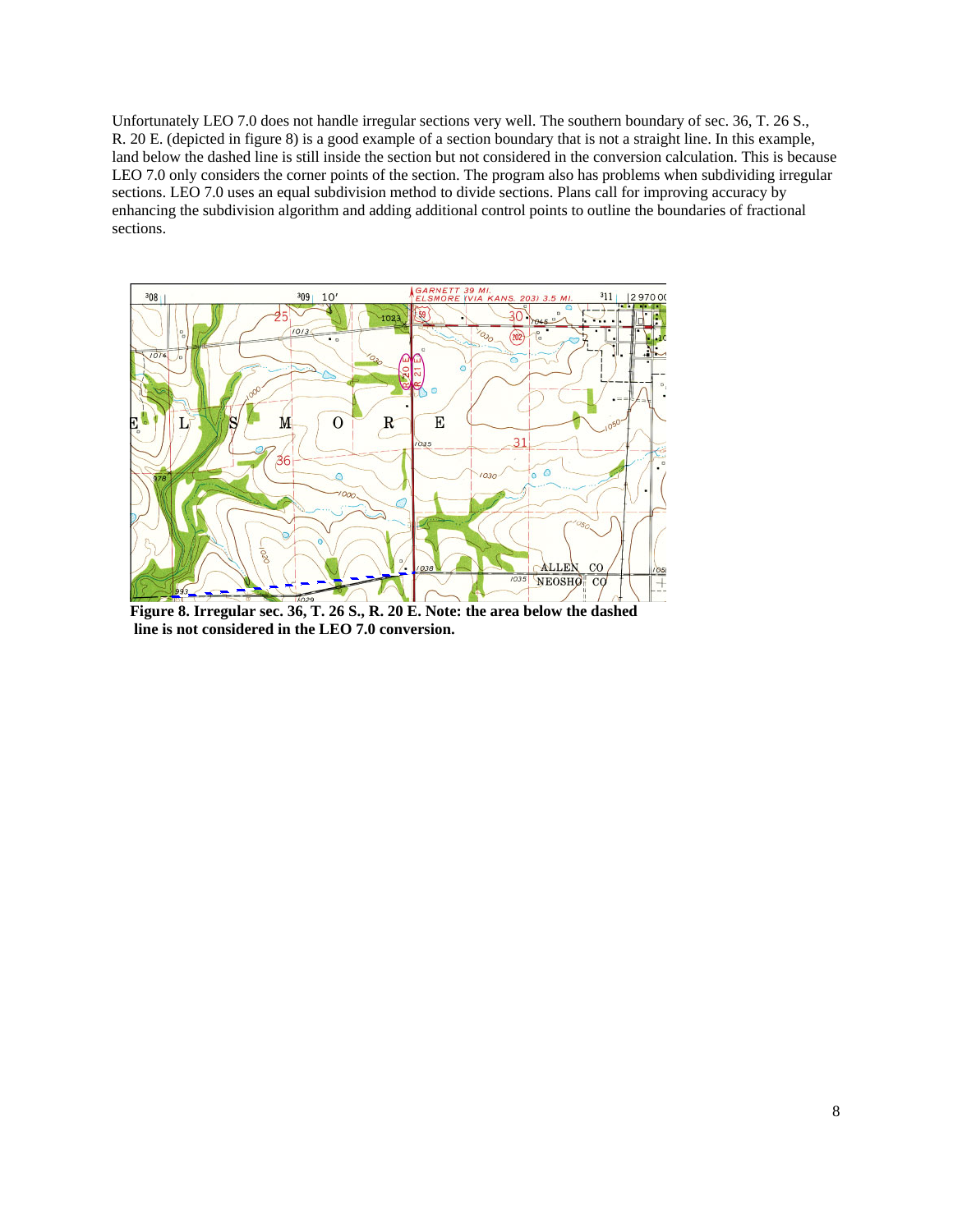### **Conversion Screens:**

The following is a brief discussion on each of the seven input screens available for converting coordinates. Options 1 through 6 are interactive and option 7 is for batch processing an input file.

#### **Degree Decimal Degree Lat/Lon to TRS:**



**Figure 9. Degree Decimal Degree Lat/Lon to TRS** 

The option to convert degree decimal degree lat/lon values to TRS information (figure 9) is the default screen that appears on start up. Data-validation routines force the values to conform to the minimum/maximum range specified in table 1.

After entering the input values and "clicking" on the **Process** button, the conversion is calculated. The results are displayed on the right side of the panel in both a graphic and text format. In the upper right panel the section boundaries are drawn to scale, and the spot is marked with a red dot indicating the relative position. The lower righthand panel displays the calculation results in text format, including the TRS values, acreage, length of the four section boundaries, spot footage, quarter calls, datum, lat/lon coordinates, UTM northing and easting values, and UTM zone. Scrolling the text box reveals additional information regarding the section including the lat/lon coordinates for each of the section corners and UTM values associated with the corners (see Appendix A). Note: The same information is displayed in the graphic and text panels for all of the interactive options.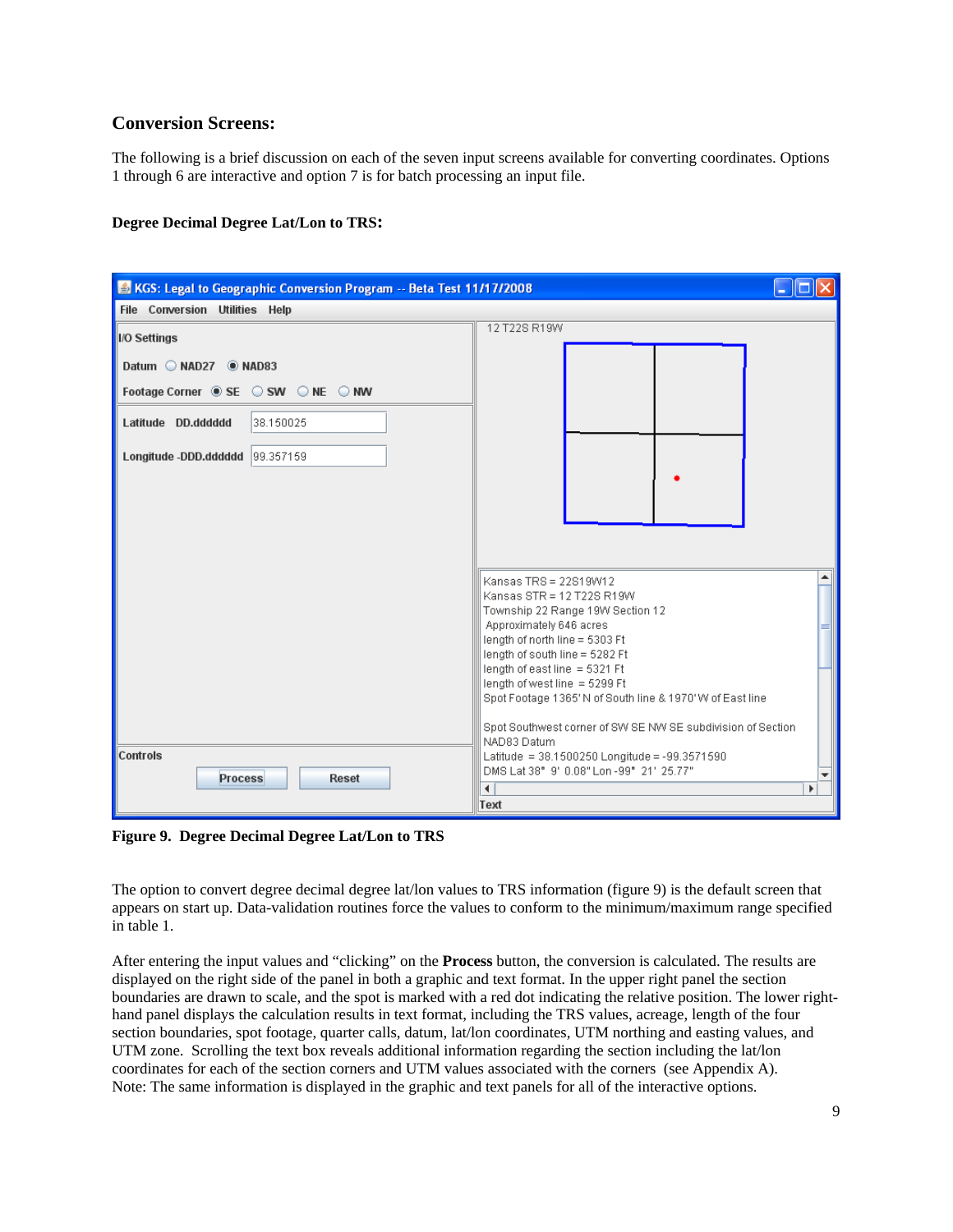**Degree Minute Second Lat/Lon to TRS:** 

| KGS: Legal to Geographic Conversion Program -- Beta Test 11/17/2008 |                                                                                |
|---------------------------------------------------------------------|--------------------------------------------------------------------------------|
| File Conversion Utilities Help                                      |                                                                                |
| I/O Settings                                                        | 25 T07S R36W                                                                   |
|                                                                     |                                                                                |
| Datum @ NAD27 C NAD83                                               |                                                                                |
| Footage Corner ○ SE ● SW ○ NE ○ NW                                  |                                                                                |
| 39.<br>Min: $ 25 $<br>Latitude Deg:<br>12.5<br>Sec:                 |                                                                                |
| Longitude -Deg: 101<br>Min:<br>17<br> 32.0 <br>Sec:                 |                                                                                |
|                                                                     |                                                                                |
|                                                                     |                                                                                |
|                                                                     |                                                                                |
|                                                                     |                                                                                |
|                                                                     |                                                                                |
|                                                                     | Kansas TRS = 07S36W25                                                          |
|                                                                     | Kansas STR = 25 T07S R36W                                                      |
|                                                                     | Township 7 Range 36W Section 25                                                |
|                                                                     | Approximately 637 acres<br>length of north line = 5255 Ft                      |
|                                                                     | length of south line = 5325 Ft                                                 |
|                                                                     | length of east line $=$ 5253 Ft                                                |
|                                                                     | length of west line = 5236 Ft                                                  |
|                                                                     | Spot Footage 3578' N of South line & 1209' E of West line                      |
|                                                                     | Spot Center of North line of SE NE SW NW subdivision of Section<br>NAD27 Datum |
| Controls                                                            | Latitude = 39.4201380 Longitude = -101.2922220                                 |
|                                                                     | DMS Lat 39" 25' 12.49" Lon -101" 17' 31.99"                                    |
| <b>Process</b><br><b>Reset</b>                                      | $27.20021 + 1.00$<br>$\blacktriangleleft$<br>×                                 |
|                                                                     | Text                                                                           |

**Figure 10. Degree Minute Second Lat/Lon to TRS** 

The second option converts lat/lon values specified in degrees, minutes, and seconds to TRS. Figure 10 shows the data input fields and an example of the calculated results. Notice the datum has been set to calculate NAD27 values, and the reference corner has been set to report using the southwest reference location.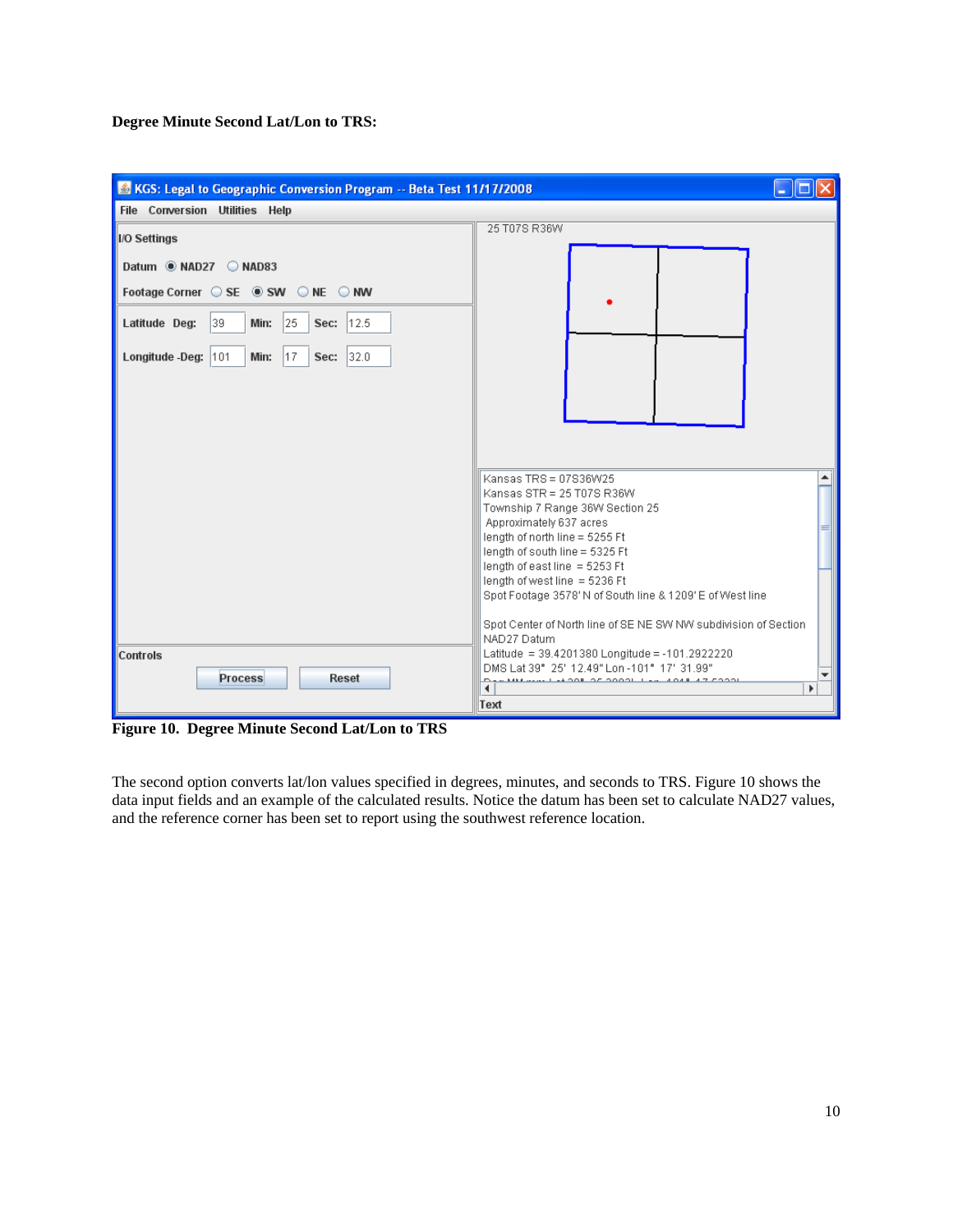**Degree Decimal Minutes Lat/Lon to TRS:** 

| KGS: Legal to Geographic Conversion Program -- Beta Test 11/17/2008       |                                                                                | H. |
|---------------------------------------------------------------------------|--------------------------------------------------------------------------------|----|
| File Conversion Utilities Help                                            |                                                                                |    |
| I/O Settings                                                              | 33 T25S R26W                                                                   |    |
|                                                                           |                                                                                |    |
| Datum @ NAD27 C NAD83                                                     |                                                                                |    |
| Footage Corner $\bigcirc$ SE $\circledast$ SW $\bigcirc$ NE $\bigcirc$ NW |                                                                                |    |
| Latitude Deg:<br> 37 <br>MM.mmmm<br>50.25                                 |                                                                                |    |
| Longitude Deg: 100<br>10.50<br>MM.mmmm:                                   |                                                                                |    |
|                                                                           |                                                                                |    |
|                                                                           |                                                                                |    |
|                                                                           |                                                                                |    |
|                                                                           |                                                                                |    |
|                                                                           | Kansas TRS = 25S26W33                                                          |    |
|                                                                           | Kansas STR = 33 T25S R26W                                                      |    |
|                                                                           | Township 25 Range 26W Section 33                                               |    |
|                                                                           | Approximately 647 acres<br>length of north line = 5313 Ft                      |    |
|                                                                           | length of south line = 5284 Ft                                                 |    |
|                                                                           | length of east line = 5327 Ft                                                  |    |
|                                                                           | length of west line = 5299 Ft                                                  |    |
|                                                                           | Spot Footage 3967' N of South line & 4553' E of West line                      |    |
|                                                                           | Spot Center of North line of NE NW SE NE subdivision of Section<br>NAD27 Datum |    |
| Controls                                                                  | Latitude = 37.8375000 Longitude = -100.1750000                                 |    |
| <b>Process</b><br>Reset                                                   | DMS Lat 37° 50' 14.99" Lon -100° 10' 29.99"                                    |    |
|                                                                           | CO OCOOL L. L. LOOR<br>$\blacktriangleleft$                                    | ь  |
|                                                                           | Text                                                                           |    |

**Figure 11. Degree Decimal Minutes Lat/Lon to TRS**

Converting degree decimal minutes to TRS is the third option on the **Conversion** menu. For this screen the user provides integer degrees and real numbers for the minute values. This option was added to accommodate readings from handheld GPS devices.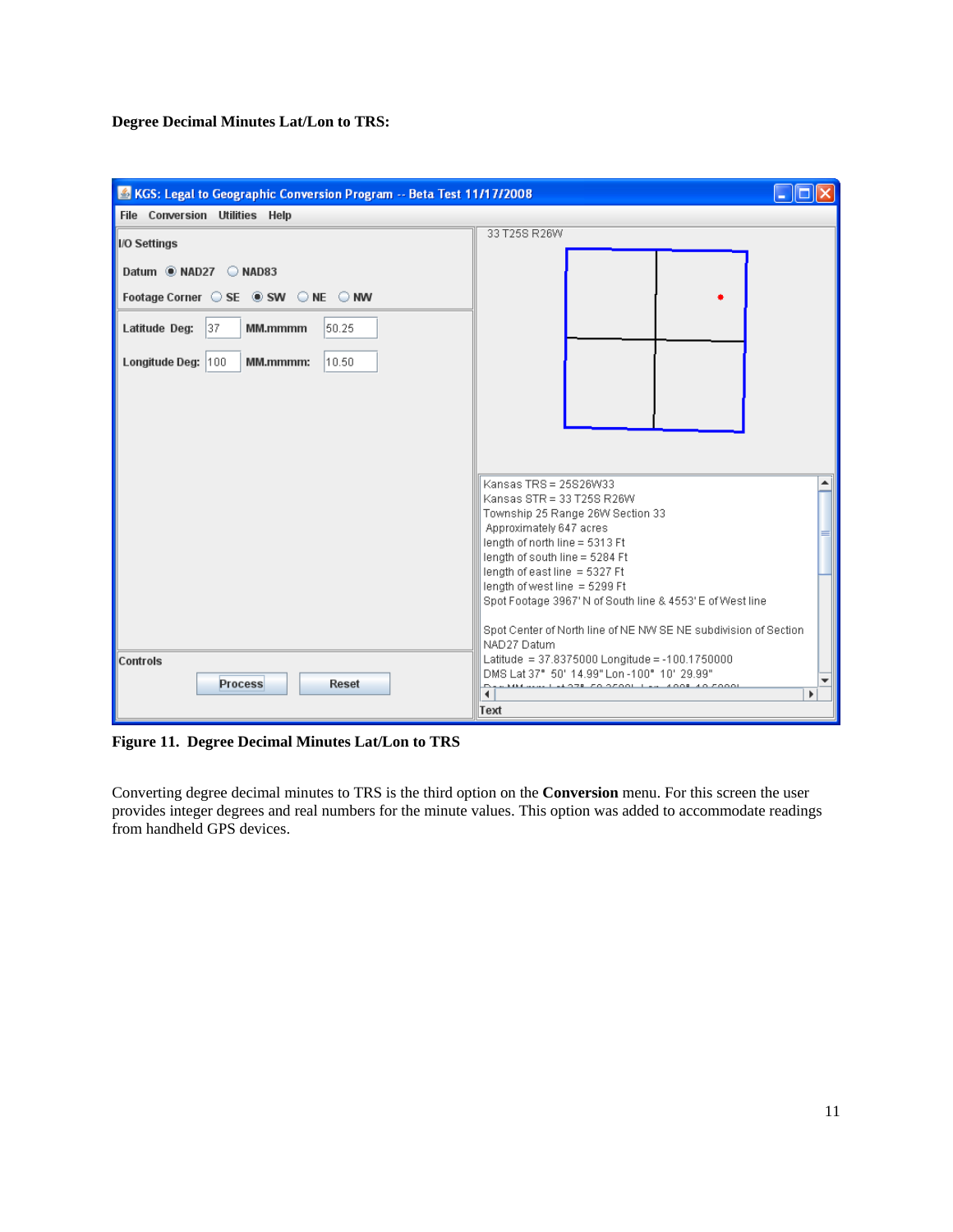**TRS and Offset Footage to Lat/Lon:** 

| KGS: Legal to Geographic Conversion Program -- Beta Test 11/17/2008                              | $-10$                                                                                                                                                                                                                                                                                                                                                                                            |
|--------------------------------------------------------------------------------------------------|--------------------------------------------------------------------------------------------------------------------------------------------------------------------------------------------------------------------------------------------------------------------------------------------------------------------------------------------------------------------------------------------------|
| File Conversion Utilities Help                                                                   |                                                                                                                                                                                                                                                                                                                                                                                                  |
| <b>IO Settings</b>                                                                               | 19 T19S R18E                                                                                                                                                                                                                                                                                                                                                                                     |
| Datum @ NAD27 C NAD83                                                                            |                                                                                                                                                                                                                                                                                                                                                                                                  |
| ON OS<br>19<br>Township                                                                          |                                                                                                                                                                                                                                                                                                                                                                                                  |
| $O E$ $O$ W<br>18.<br>Range                                                                      |                                                                                                                                                                                                                                                                                                                                                                                                  |
| 19.<br><b>Section</b>                                                                            |                                                                                                                                                                                                                                                                                                                                                                                                  |
| $\circledcirc$ SE $\circlearrowright$ SW $\circlearrowright$ NE $\circlearrowright$ NW<br>Corner |                                                                                                                                                                                                                                                                                                                                                                                                  |
| <b> ■</b> Footage N ○ S<br>700                                                                   |                                                                                                                                                                                                                                                                                                                                                                                                  |
| $\bigcirc$ Footage E $\circledast$ W<br>350                                                      | Kansas TRS = 19818E19<br>Kansas STR = 19 T19S R18E<br>Township 19 Range 18E Section 19<br>Approximately 637 acres<br>length of north line = 5214 Ft<br>length of south line = 5268 Ft<br>length of east line = 5280 Ft<br>length of west line = 5297 Ft<br>Spot Footage 700' N of South line & 350' W of East line<br>Spot Southeast corner of SW NE SE SE subdivision of Section<br>NAD27 Datum |
| Controls<br><b>Process</b><br><b>Reset</b>                                                       | Latitude = 38.3775747 Longitude = -95.4537219<br>DMS Lat 38" 22" 39.26" Lon - 95" 27" 13.39"<br>$\blacktriangleleft$<br>Þ<br>Text                                                                                                                                                                                                                                                                |

**Figure 12. TRS and Offset Footage to Lat/Lon** 

Option 4 is selected when the user wants to convert TRS and footage information to latitude and longitude coordinates. The results are returned using the datum and reference corner specified in the dialog screen.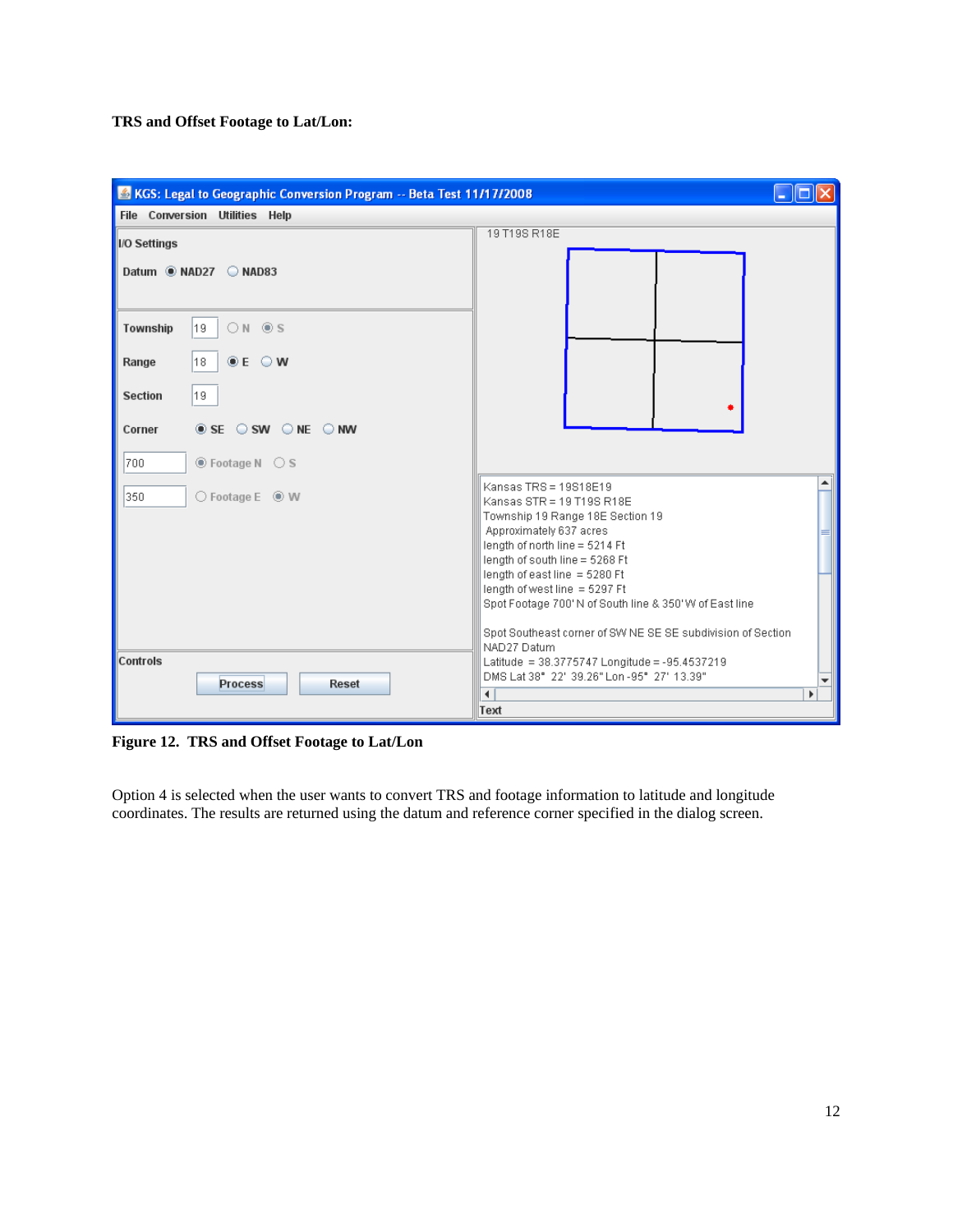

**Figure 13. TRS and Quarter Calls to Lat/Lon** 

The input panel for converting TRS and quarter call data to latitude and longitude coordinates offers more selection tools than any other interactive option. The user has the ability to specify the quarter call subdivision level and which "nine point spot" to calculate. When using the "TRS and Quarter Calls to Lat/Lon" option, the user may find selecting the quarter calls from the drop-down lists a bit awkward. In order to enforce data validation rules, the screen was intentionally designed to require the user to enter the largest subdivision first, using the most right list (Q1). The user then works "right to left," entering Q2, Q3, and Q4 as desired.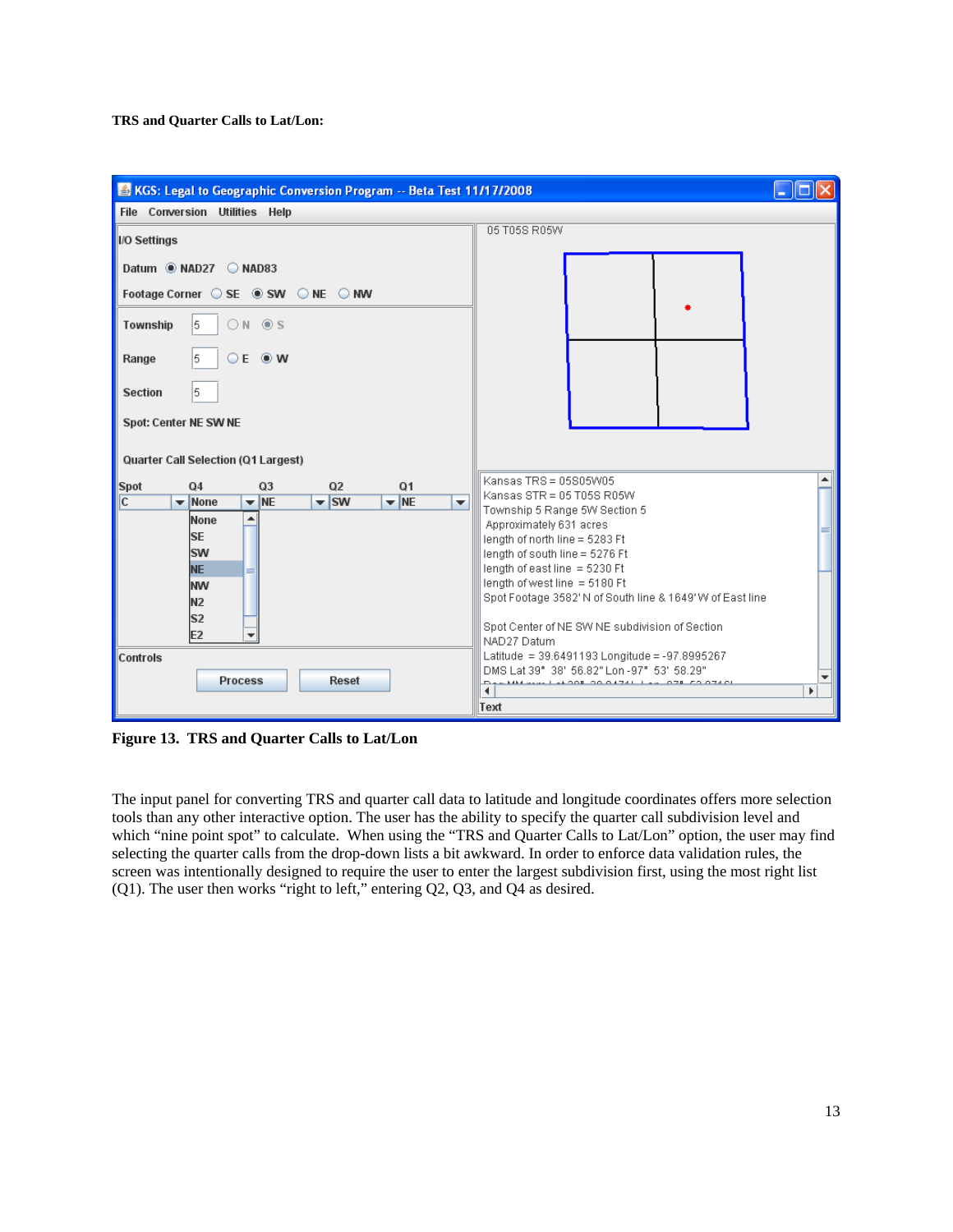#### **UTM Coordinates to Lat/Lon:**

| KGS: Legal to Geographic Conversion Program -- Beta Test 11/17/2008 |                                                                                                                                                                                                                                                                                                                                                                                           | $-10$ |
|---------------------------------------------------------------------|-------------------------------------------------------------------------------------------------------------------------------------------------------------------------------------------------------------------------------------------------------------------------------------------------------------------------------------------------------------------------------------------|-------|
| File Conversion Utilities Help                                      |                                                                                                                                                                                                                                                                                                                                                                                           |       |
| I/O Settings                                                        | 14 T03S R21W                                                                                                                                                                                                                                                                                                                                                                              |       |
| Datum NAD27 ® NAD83                                                 |                                                                                                                                                                                                                                                                                                                                                                                           |       |
| Footage Corner SE SW ONE ONW                                        |                                                                                                                                                                                                                                                                                                                                                                                           |       |
| <b>UTM Northing</b><br>4404616.37                                   |                                                                                                                                                                                                                                                                                                                                                                                           |       |
| 443929.13<br><b>UTM Easting</b>                                     |                                                                                                                                                                                                                                                                                                                                                                                           |       |
| $\bigcirc$ 13 $\bigcirc$ 14 $\bigcirc$ 15<br><b>UTM Zone</b>        |                                                                                                                                                                                                                                                                                                                                                                                           |       |
|                                                                     | Kansas TRS = 03S21W14<br>Kansas STR = 14 T03S R21W<br>Township 3 Range 21W Section 14<br>Approximately 635 acres<br>length of north line = 5259 Ft<br>length of south line = 5222 Ft<br>length of east line $=$ 5284 Ft<br>length of west line = 5267 Ft<br>Spot Footage 1801' N of South line & 2433' W of East line<br>Spot Center of NW SW NW SE subdivision of Section<br>NAD83 Datum |       |
| Controls<br><b>Process</b><br><b>Reset</b>                          | Latitude = 39.7896540 Longitude = -99.6548700<br>DMS Lat 39° 47' 22.75" Lon - 99° 39' 17.53"<br>$\blacktriangleleft$<br>Text                                                                                                                                                                                                                                                              | Þ     |

**Figure 14. UTM Coordinates to Lat/Lon** 

When converting UTM coordinates, specifying the geodetic datum and UTM zone is important. Zone 14 is the default option, but the state of Kansas includes zones 13, 14, and 15.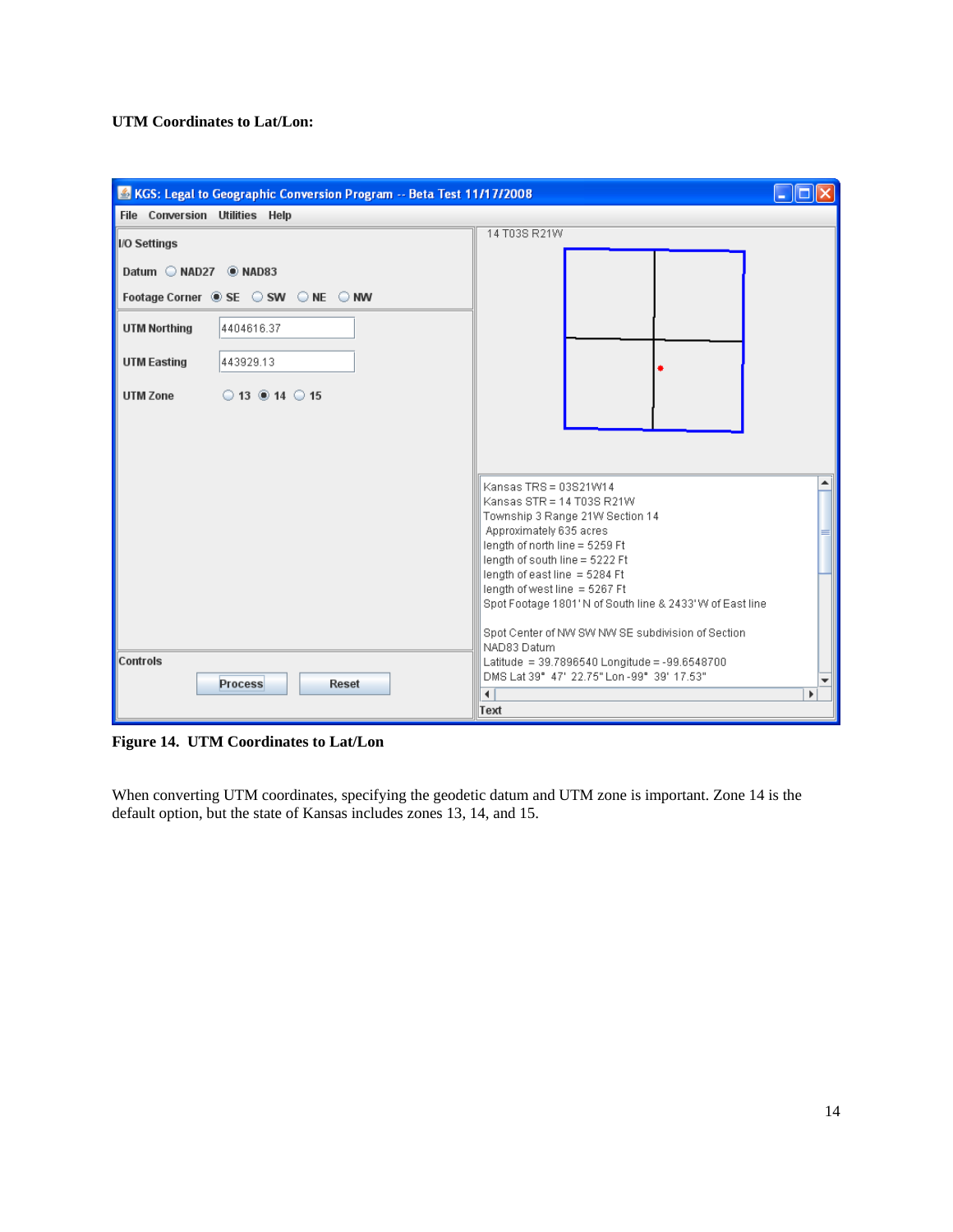#### **Batch Process Input File:**

| KGS: Legal to Geographic Conversion Program -- Beta Test 11/17/2008 |                                                                                            |
|---------------------------------------------------------------------|--------------------------------------------------------------------------------------------|
| File Conversion Utilities Help                                      |                                                                                            |
| <b>IO Settings</b>                                                  | Enter PLSS Data                                                                            |
|                                                                     |                                                                                            |
|                                                                     |                                                                                            |
|                                                                     |                                                                                            |
| <b>Input File</b><br>C:\a_dataset\DD_Datum.bd                       |                                                                                            |
| <b>Select File</b>                                                  |                                                                                            |
|                                                                     |                                                                                            |
| <b>Output File</b><br>C:\a_dataset\LC_DD_Datum.bt                   |                                                                                            |
| Select Input File Format (see help)                                 |                                                                                            |
|                                                                     |                                                                                            |
| <b>C</b> Degree Decimal Degrees and Datum                           |                                                                                            |
| © Degree,Minute,Seconds and,Datum                                   | LEO_07 Batch Processing --                                                                 |
|                                                                     | Beta Documentation 11/17/2008                                                              |
| O Degree, Decimal Minutes, and, Datum                               | The program will read a comma delimited ASCII input file and                               |
| ◯ Township,Range,Section and Footages                               | produce a corresponding output file containing conversions                                 |
|                                                                     | records for legal PLSS description to geographic<br>(latitude,longitude and datum) values. |
| ◯ Township,Range,Section and Q Calls                                |                                                                                            |
| O UTM Zone and Datum                                                | Output file format:                                                                        |
|                                                                     | field 01: Record number if provided else internal line number<br>field 02: Process status  |
| Controls                                                            | field 03: TRS (Township, Range, Section string)                                            |
| <b>Process</b><br><b>Reset</b>                                      | ь                                                                                          |
|                                                                     | Text                                                                                       |

**Figure 15. Batch Process Input File** 

The Batch Processing option allows the user to perform the same coordinate conversions as the interactive modules, only using an ASCII text file for input. This option is very useful when the user has many locations to convert.

The input file name can be entered manually in the text field or selected using the **Select File** button. Output is written to an ASCII text file. By default the output file name is generated by automatically attaching an 'LC\_' prefix to the input file name. However, the output file name can be changed by the user. When using the batch file option, the user must select the appropriate conversion method using the radio buttons. The input file format must match the conversion option selected. See Appendix B and C for descriptions of the file formats.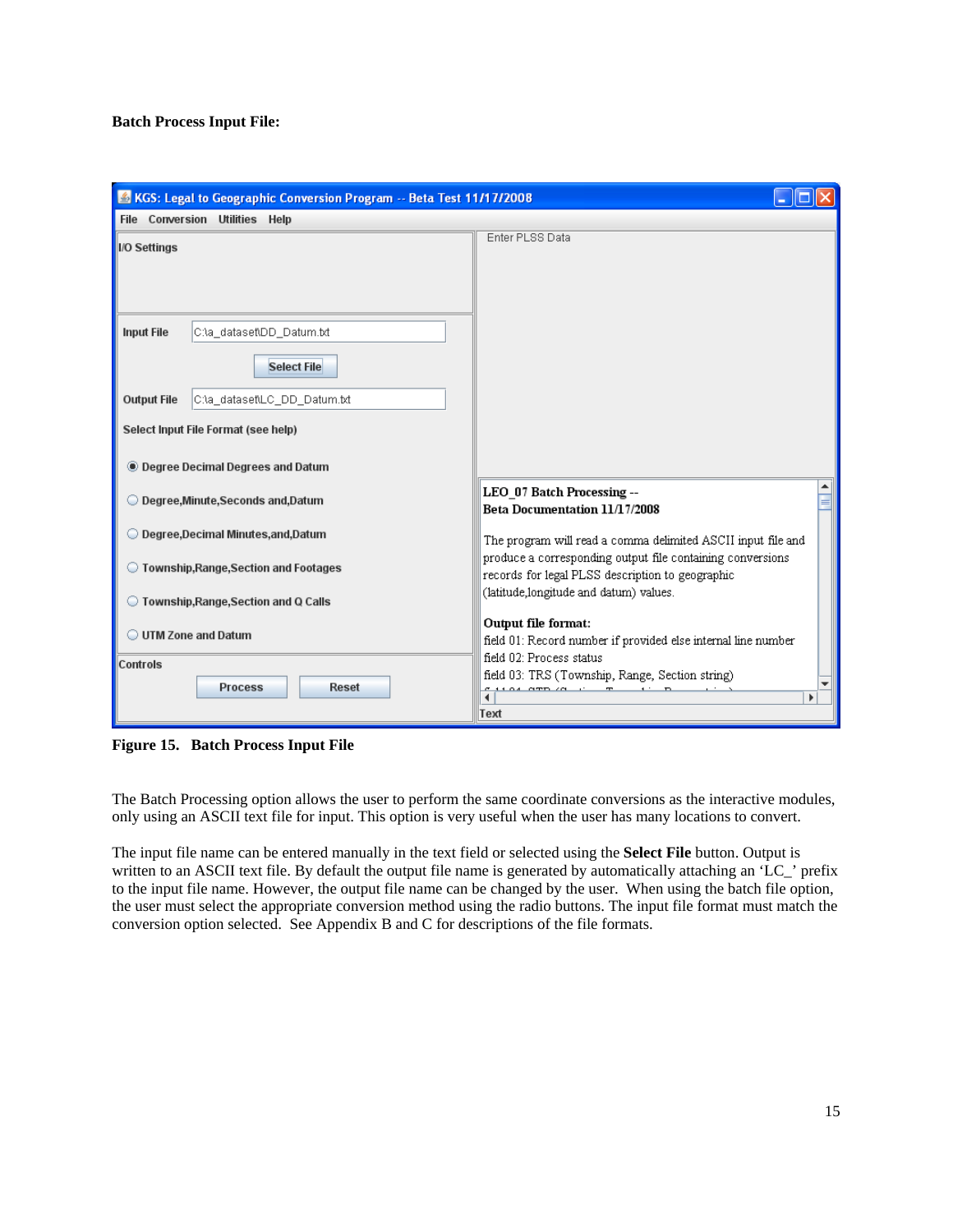## **Appendix A**

## **LEO 7.0 Interactive Conversion:**

**Option: (**Degree Decimal Degree Lat/Lon to TRS

**Latitude:** 38.1500250 **Longitude:** -99.3571590

#### **Output Format for interactive conversion:**

Kansas  $TRS = 22S19W12$ Kansas  $STR = 12$  T22S R19W Township 22 Range 19W Section 12 Approximately 646 acres Length of north line  $=$  5303 Ft Length of south line  $=$  5282 Ft Length of east line  $=$  5321 Ft Length of west line  $=$  5299 Ft Spot Footage 1365' N of South line & 1970' W of East line

Spot Southwest corner of SW SE NW SE subdivision of Section NAD83 Datum Latitude =  $38.1500250$  Longitude =  $-99.3571590$ DMS Lat 38° 9' 0.08'' Lon -99° 21' 25.77'' Deg MM.mm Lat 38° 9.0014' Lon -99° 21.4295' UTM Northing =  $4222521.07$  Easting =  $468706.34$  Zone = 14

| NW 38.1609650    | NE 38.1608120   |
|------------------|-----------------|
| -99.3687080      | -99.3502590     |
| SW 38.1464080    | SE 38.1461940   |
| -99.3686920      | -99.3503200     |
| UTM coordinates: |                 |
| NW 4223738.88 N  | NE 4223715.64 N |
| 467699.25 E      | 469315.42 E     |
| SW 4222123.07 N  | SE 4222093.71 N |
| 467694.24 E      | 469303.95 E     |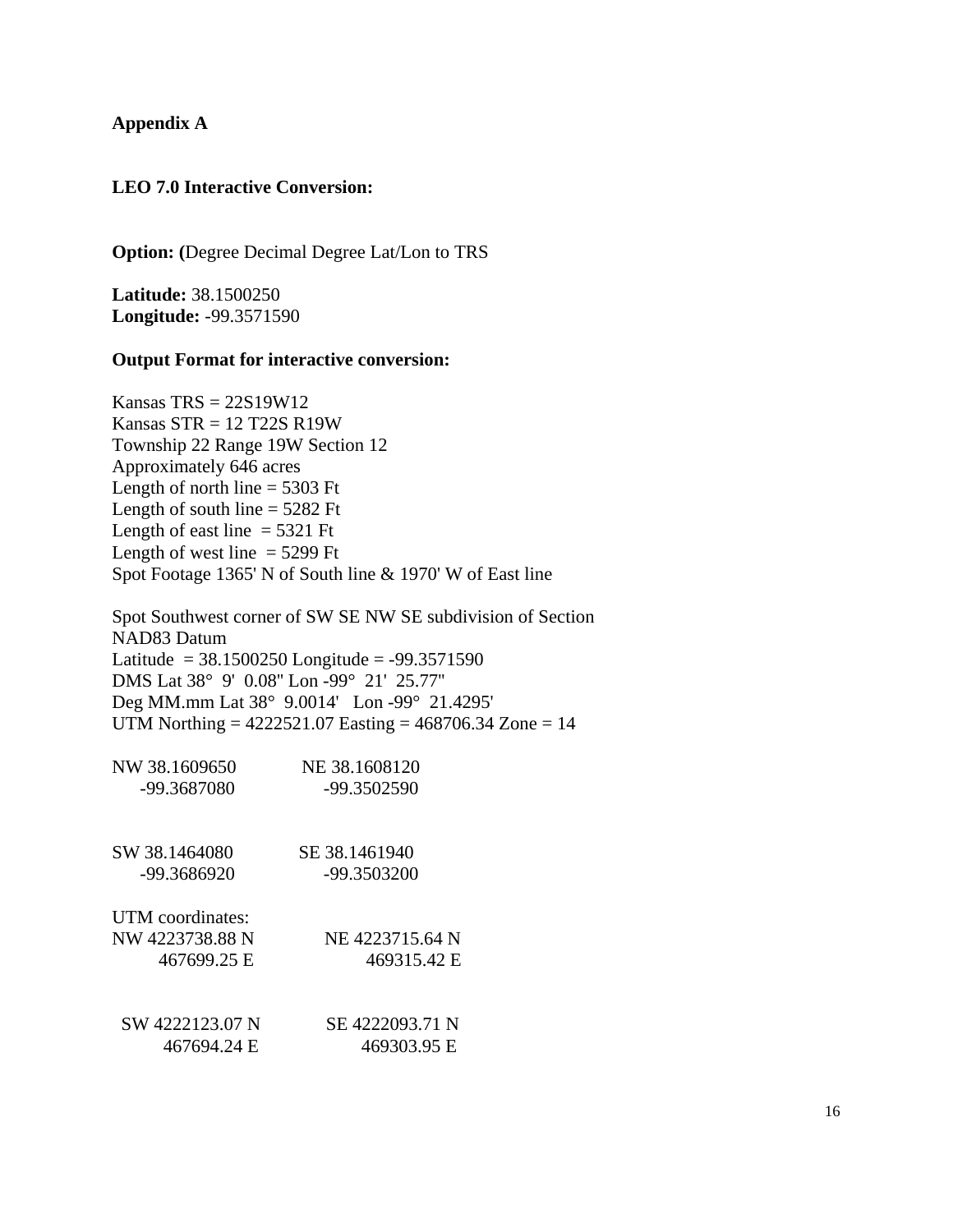# **Appendix B**

## **LEO 7.0 Batch Processing**

The program will read a comma delimited ASCII input file and produce a corresponding output file containing conversion records for legal PLSS description to geographic (latitude, longitude, and datum) values.

#### **Output file format:**

field 01: Record number if provided, else internal line number field 02: Process status field 03: TRS (Township, Range, Section string) field 04: STR (Section, Township, Range string) field 05: Decimal Longitude of spot field 06: Decimal Latitude of spot field 07: Datum field 08: NS offset footage field 09: NS offset footage direction field 10: EW offset footage field 11: EW footage direction field 12: Offset footage reference corner field 13: UTM Easting (meters) field 14: UTM Northing (meters) field 15: UTM zone field 16: Township number field 17: Township direction (always "S" for Kansas) field 18: Range number field 19: Range direction field 20: Section number field 21: Q Call nearest 9-point spot "X" field 22: Q Call subdivision 1 (largest) field 23: Q Call subdivision 2 field 24: Q Call subdivision 3 field 25: Q Call subdivision 4 (smallest) field 26: Approximate acreage of section field 27: Approximate length (ft) of North boundary line field 28: Approximate length (ft) of South boundary line

field 29: Approximate length (ft) of East boundary line

field 30: Approximate length (ft) of West boundary line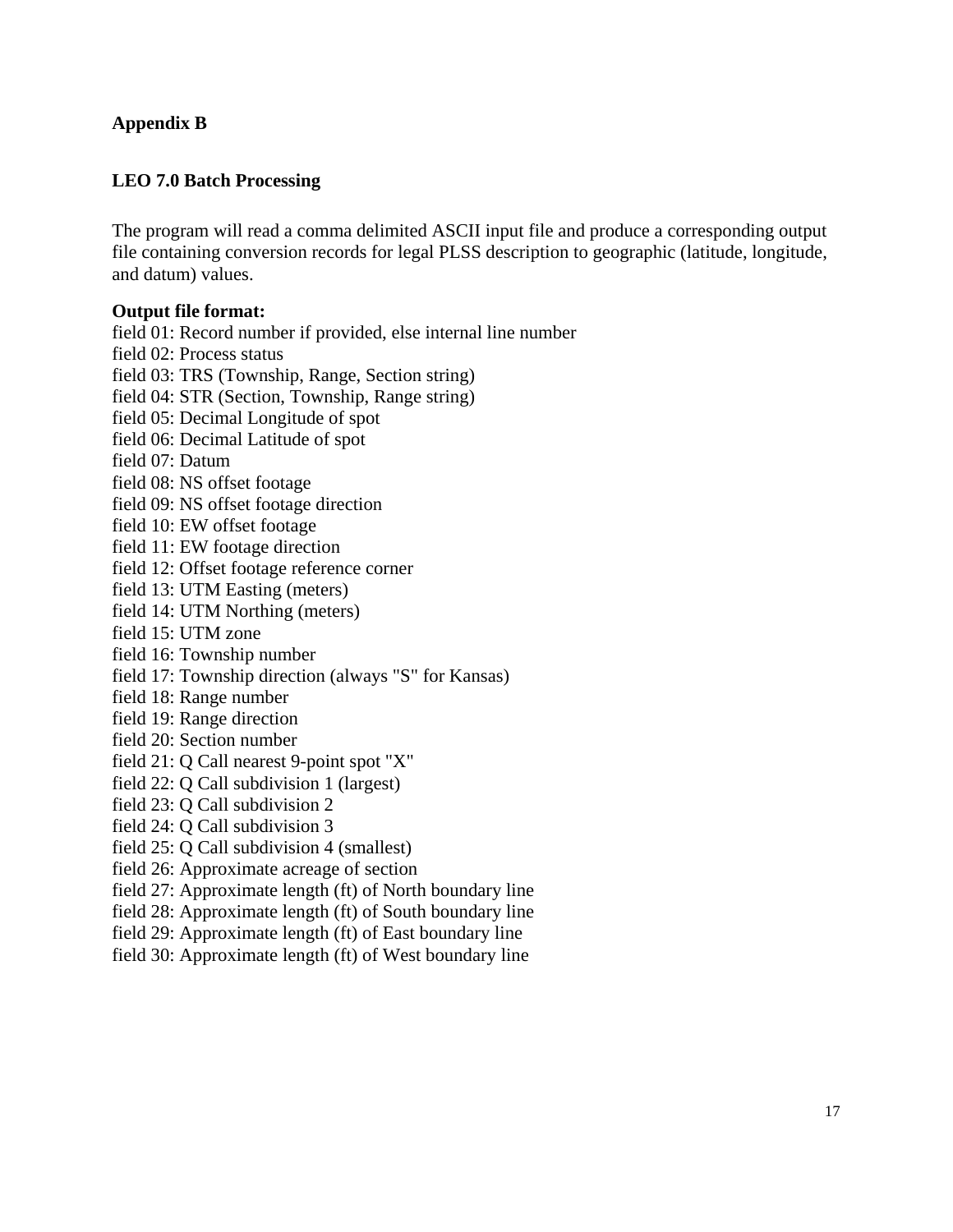# **Appendix C**

# **To batch process files:**

From the main menu bar select "**Conversion**" and then select the "**Batch Process Input File**" radio button option. Click on the "**Select File**" button and use the file chooser to specify the appropriate file. Note: The output file name will have a LC\_ prefix added to the input file string.

The input file must conform to one of six formats (see formats below). The user must select the appropriate radio button option that corresponds to the input format prior to selecting the "**Process**" button.

# **Input file Formats:**

**1.) Degree Decimal Degrees.** Input order is longitude, latitude, datum and optional record number. Note: The longitude can be specified as a positive or negative number, the datum must be specified as "NAD27" or "NAD83" and the optional record number can contain alpha numeric characters.

## **Example:**

98.123456,38.123456,NAD83,1001 -97.123456,37.123456,NAD27 100.123456,39.123456,Alpha101

**2.) Degrees, Minutes, Seconds.** Input order is longitude degrees, longitude minutes, longitude seconds, latitude degrees, latitude minutes, latitude seconds, datum, and optional records number. Note: The longitude degrees can be positive or negative, the seconds values can contain decimal values, the datum must be specified as "NAD27" or "NAD83" and the optional record number can contain alpha numeric characters.

# **Example:**

99,30,0.0,38,30,0,NAD83,1001 -99,30,0.0,38,30,0,NAD27,1002 -99,7,24.44,38,7,24.44,NAD27,Alpha104

**3.) Degrees, Decimal Minutes.** Input order is longitude degrees, longitude decimal minutes, latitude degrees, latitude decimal minutes, datum, and optional records number. Note: The longitude degrees can be positive or negative, the datum must be specified as "NAD27" or "NAD83" and the optional record number can contain alpha numeric characters.

## **Example:**

-99,30.1234,38,30.1234,NAD83,101 -99,30.1234,38,30.1234,NAD27 -99,30.1234,38,30.1234,NAD83,103 -99,30.1234,38,30.1234,NAD83,Alpha104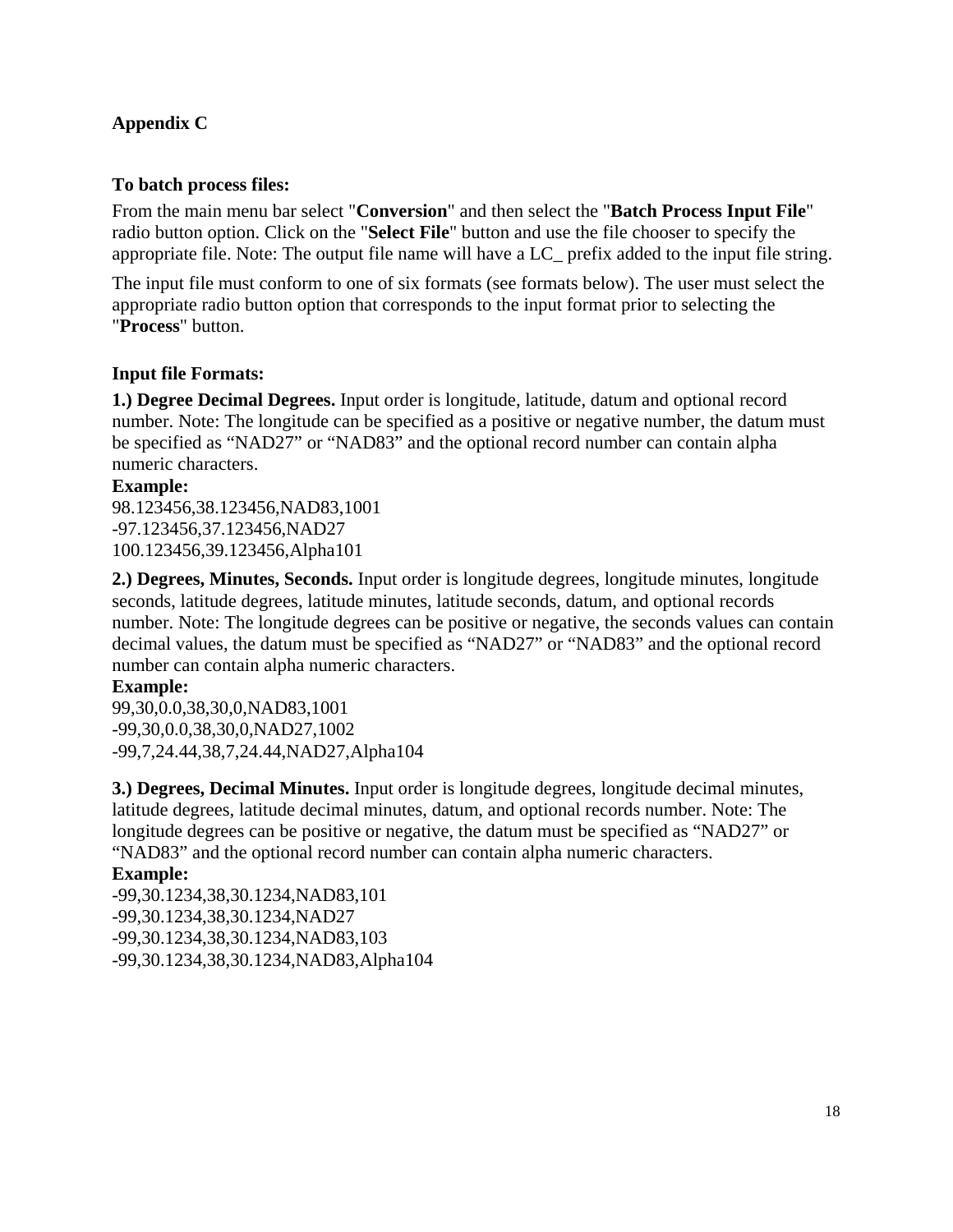**4.) Township, Range, Section, and Offset Footages.** Input order is Township number, Range number, Range direction, Section number, North/South offset footage distance, North/South offset footage direction, East/West offset footage distance, East/West offset direction, footage offset reference corner, datum, and optional record number. Note: TRS numbers are integer, Range directions are "E" or "W", North/South offset directions are "N" or "S", East/West offset directions are "E" or "W", offset reference corner is "SE", "NE", "SW", or "NW", the datum must be specified as "NAD27" or "NAD83", and the optional record number can contain alpha numeric characters.

# **Example:**

19,18,E,18,1320,N,1320,W,SE,NAD27,2008 19,18,E,19,1320,N,1320,W,SE,NAD27,2009 19,18,E,20,1320,N,1320,W,SE,NAD27 19,18,E,20,1320,N,1320,W,SE,NAD83

**5.) Township, Range, Section, and Q-calls.** Input order is Township number, Range number, Range direction, Section number, location spot, subdivision 1 (largest), subdivision 2, subdivision 3, subdivision 4 (smallest), datum, and optional record number. Note: TRS numbers are integer, Range directions are "E" or "W", location is one of nine possibilities, "C" = center, " $N''$  = center of North boundary, "S" = center of South boundary, "E" = center of East boundary, "W" = center of West boundary, "NE" corner, "SE" corner, "NW" corner, or "SW" corner. Valid subdivisions include quarter calls "NE", "NW", "SE", or "SW" and half-subdivision designators "N2", "S2", "E2", or "W2". The datum must be specified as "NAD27" or "NAD83", and the optional record number can contain alpha numeric characters.

# **Example:**

18,11,W,11,C,NW,SE,NE,NE,NAD83,SE,10001 1,19,E,4,C,NW,SE,NE,NE,NAD83,SE,10002 1,19,E,5,C,NW,SE,NE,NE,NAD83,SE,10002

**6.) UTM Coordinates.** Input order is UTM Easting, UTM Northing, UTM zone, datum, and optional record number. Note: The datum must be specified as "NAD27" or "NAD83", and the optional record number can contain alpha numeric characters.

# **Example:**

542835.6,4261777.13,14,NAD27,10001 542835.6,4261777.13,14,NAD27,Alpha1002 303338.86,4428883.13,15,NAD27